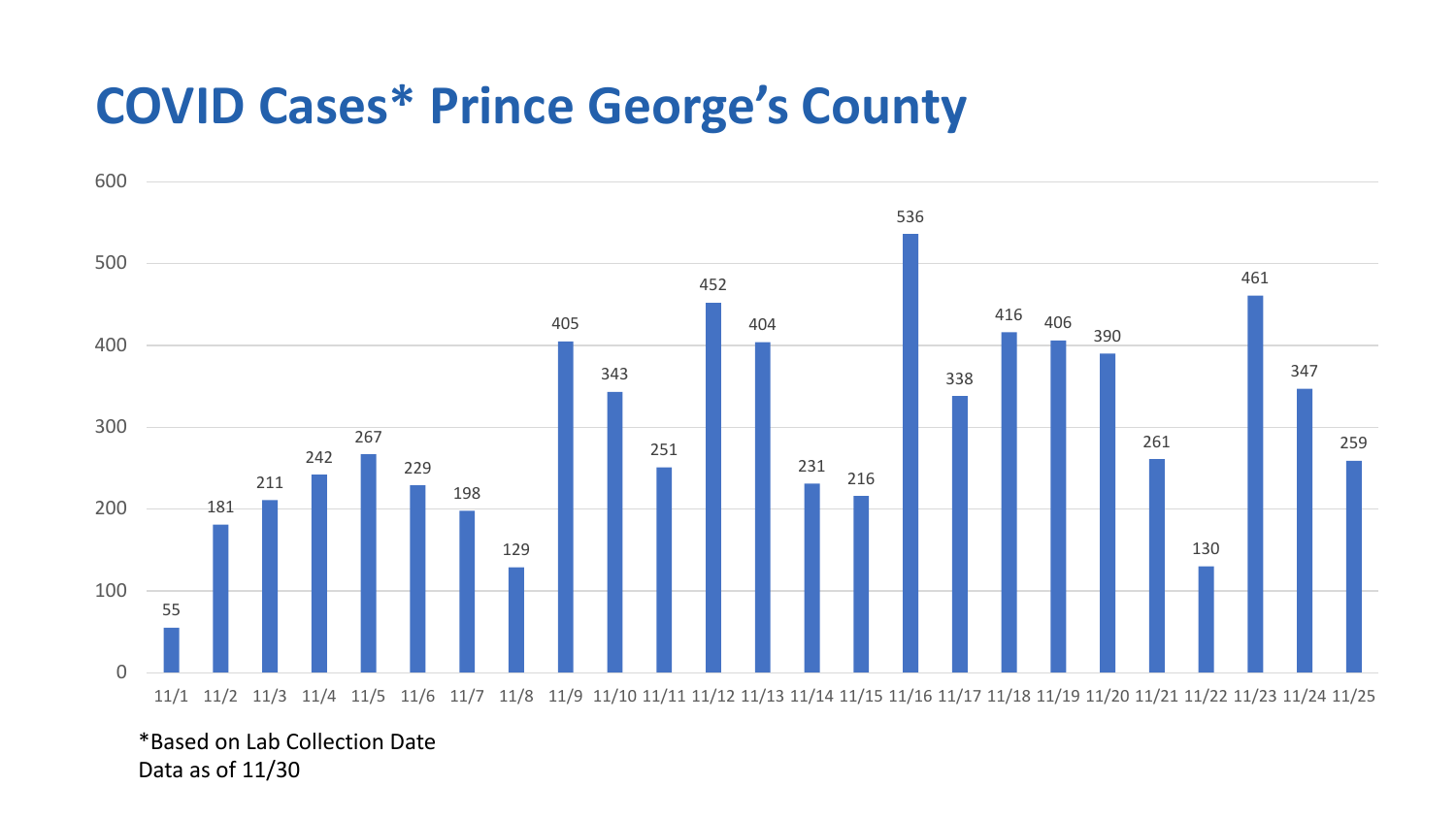## **COVID Average Daily Case Rate\* (last 14 days)**

**Prince George's County**

**Average New Cases per 100,000 population**



\*Based on Lab Collection Date Data as of 11/30